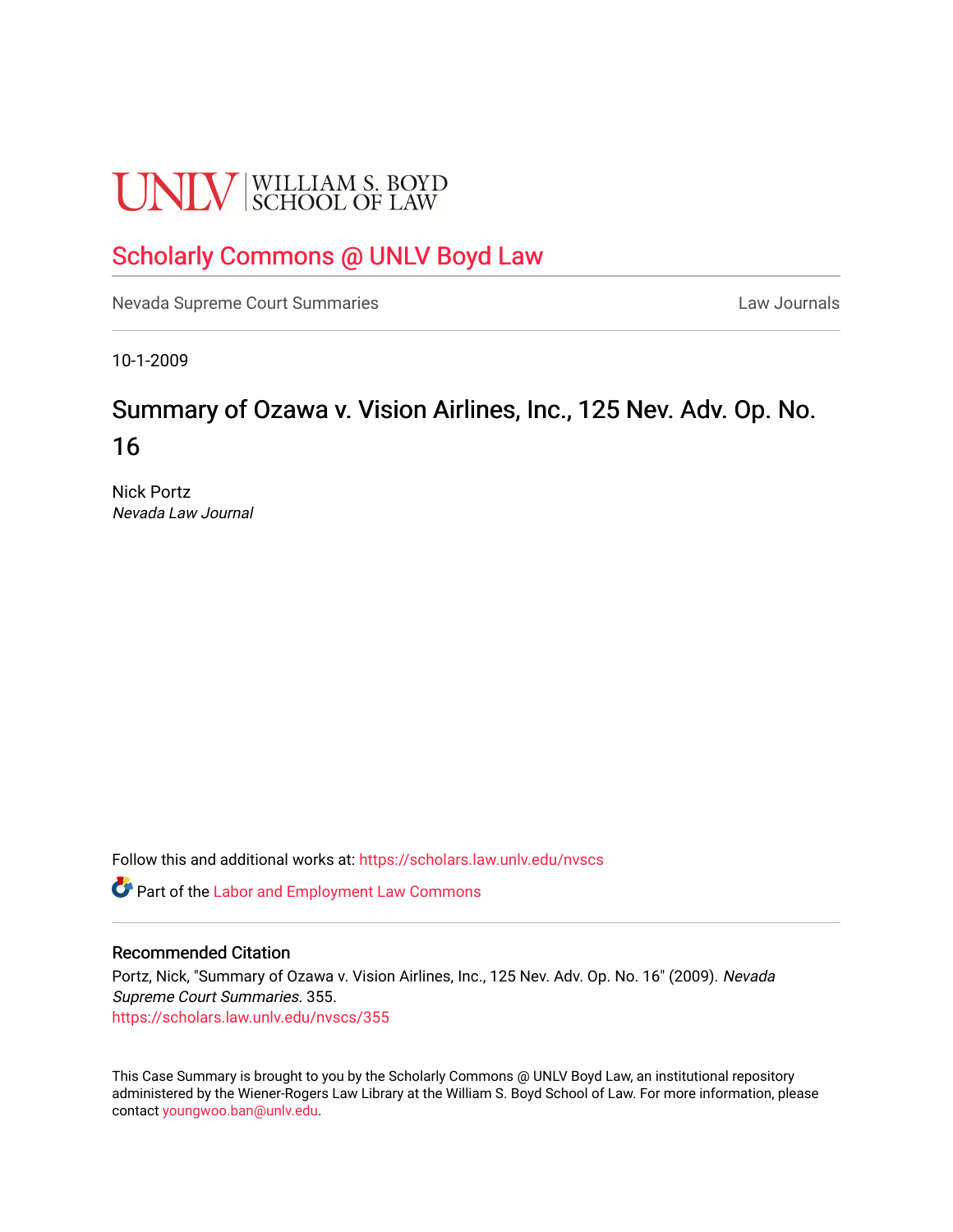## **Ozawa v. Vision Airlines, Inc., 125 Nev. Adv. Op. No. 16 (Oct. 1, 2009)[1](#page-1-0)**

### **EMPLOYMENT LAW – TORTIOUS DISCHARGE AND AT-WILL EMPLOYMENT**

#### **Summary**

Consolidated appeals considering two issues: (1) whether to recognize a new exception to the at-will employment doctrine and to allow a claim for tortious discharge related to an employee's termination for attempting to organize his fellow employees; and (2) whether the district court abused its discretion in its resolution of respondents' request for attorney fees and costs.

#### **Disposition/Outcome**

The Court answered the first question in the negative, declining to recognize a claim for tortious discharge because the appellant had an available federal statutory remedy. As to the second question, the Court affirmed the district court's denial of respondent's motion for attorney's fees, but reversed in part the district court's cost award.

#### **Factual and Procedural History**

Ozawa was employed part-time and at-will as a pilot for Vision Airlines and Vision Aviation Holdings (collectively, Vision Airlines). During the time of his employment, Ozawa took a leadership role in petitioning for additional compensation for pilots required to attend training sessions. Shortly thereafter, Ozawa was contacted by Vision Airlines' director of human resources and, though the parties dispute the details, he subsequently resigned.

Ozawa filed a complaint in district court alleging retaliatory discharge, intentional infliction of emotional distress, and breach of contract. The district court dismissed the intentional infliction of emotional distress claim and granted summary judgment to Vision Airlines on the remaining claims of retaliatory discharge on the grounds that such a claim is not recognized by Nevada law and of breach of contract because Ozawa was an at-will employee. The district court subsequently denied a motion for reconsideration and denied in part and granted in part a motion by Vision Airlines for attorney fees and costs.

Ozawa appealed the order granting summary judgment to Vision Airlines. Vision Airlines cross-appealed from the attorney fees and cost order. The Nevada Supreme Court consolidated these appeals.

#### **Discussion**

*The Ozawa Appeal: Summary Judgment was proper as Ozawa failed to avail himself of an available remedy in federal court*

An employer can dismiss an at-will employee with or without cause, so long as the dismissal does not offend Nevada's public policy.<sup>[2](#page-1-1)</sup> While the Court has recognized certain exceptions to the at-will employment doctrine<sup>[3](#page-1-2)</sup>, these exceptions are limited to cases where the employer's conduct violates a "strong and compelling public policy."[4](#page-1-3)

 $\overline{a}$ 

<span id="page-1-1"></span><span id="page-1-0"></span> $^{1}$  By Nick Portz<br> $^{2}$  State v. Dist. Ct. (Anzalone), 118 Nev. 140, 151, 42 P.3d 233, 240 (2002).

<span id="page-1-2"></span><sup>&</sup>lt;sup>3</sup> See D'Angelo v. Gardner, 107 Nev. 704, 719, 819 P.2d 206, 216 (1991) (adopting an exception based on Nevada public policy favoring "safe employment practices and the protection of the health and safety of workers on th

<span id="page-1-3"></span>Sands Regent v. Valgardson, 105 Nev. 436, 440, 777 P.2d 898, 900 (1989) (declining to create an exception to at-will employment doctrine for age discrimination).